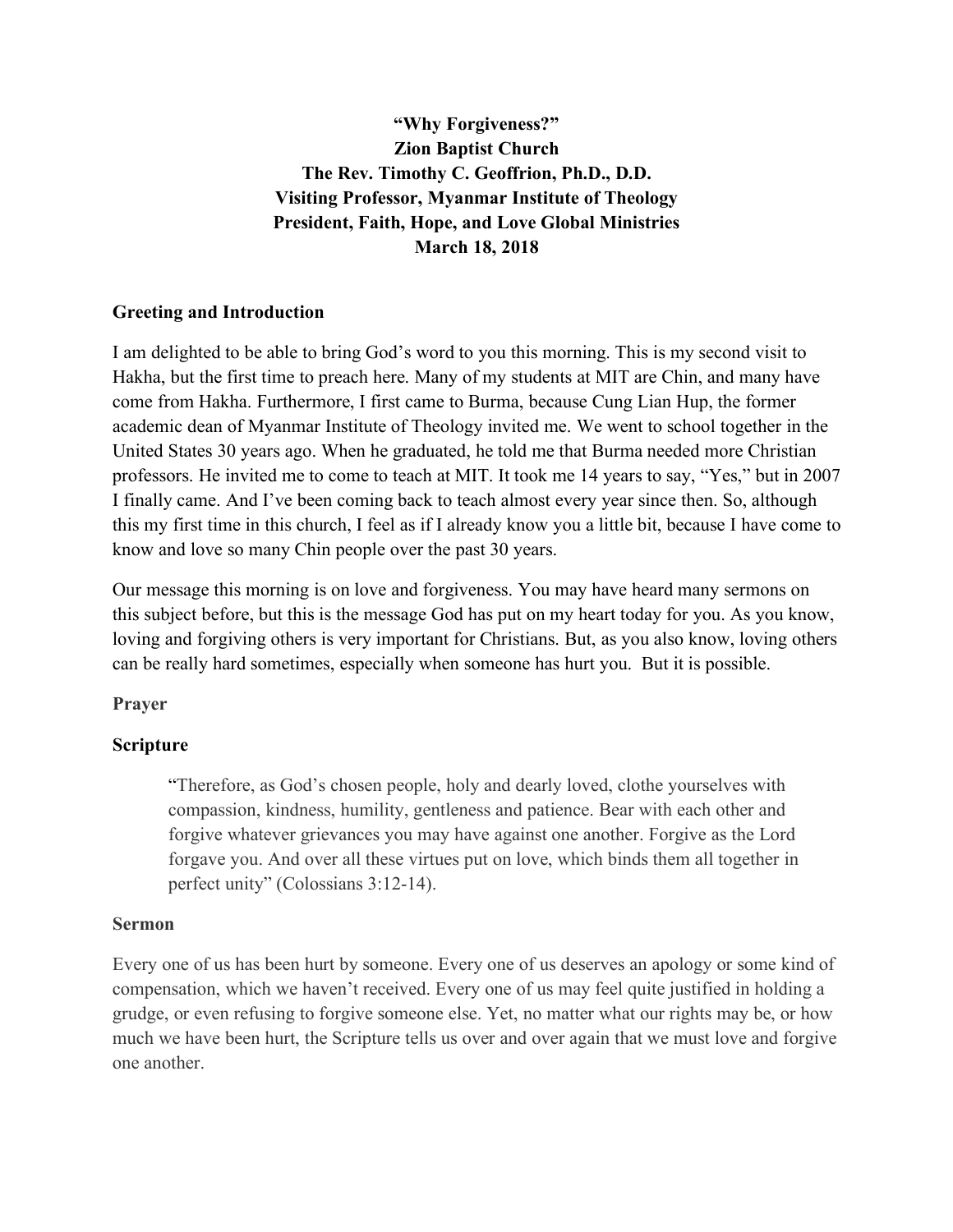Jesus said the greatest commandment is that we should love God. The second greatest command is that we should love one another. He also said, nonChristians will recognize his disciples by the way that we love one another. Furthermore, love is so important to the Christian life that John taught that if we don't have love for our brothers and sisters, then we don't truly love God, and the love of God isn't in us. Furthermore, Jesus taught us to pray, "Father, forgive us our sins, *as we forgive those who have sinned against us*."

In other words, loving and forgiving others is not optional for Christians. To love and forgive others is your calling. It's God's expectation for you. God has chosen love and forgiveness as his way to set you free from bondage to hatred, anger, resentment and bitterness. It's his way of healing you and healing others. Ultimately, love and forgiveness is God's way to build up the church and to make us a shining witness to others outside of the church.

There's real power in forgiveness. As hard as it may be sometimes to do, it is possible with God's help.

# *Forgiveness beyond belief*

When I was teaching pastors in Rwanda one time, I was amazed by a story I heard about forgiveness. The woman's name was "Sarah." Her husband and children had been killed during the Rwandan genocide in 1994, along with over 800,000 others. Hacked to death actually. In this case, by her next-door neighbor. The killer was sent to prison, but his wife and children still live in the same place.

Every day for 15 years, "Sarah" had to walk by their house and be reminded of the horror of that night, of all she has lost, and of all that she must continue to suffer because of what happened. On top of it all, the killer's wife resented Sarah for causing her husband to go to jail and was cold and rude toward her.

Then, one day the unthinkable happened. Sarah decided she couldn't take living under this cloud any longer. She took a friend from her church and knocked on her neighbor's door. When the woman saw Sarah standing there, she screamed. She left the door hanging open, ran into the interior of the house, and locked herself in the bathroom. When her children begged her to come out, all she would say was, "Run away. Run away. Don't you know they've come here to kill us!"

Sarah and her friend sat down inside the living room and waited. Yet, when the woman refused to leave the bathroom, they decided to come back later with a different friend who knew the woman well. When Sarah returned the next day, this time the neighbor nervously let her in.

What happened next is beyond my comprehension.

Sarah fell on her knees and began pleading with the woman. With tears streaming down her face,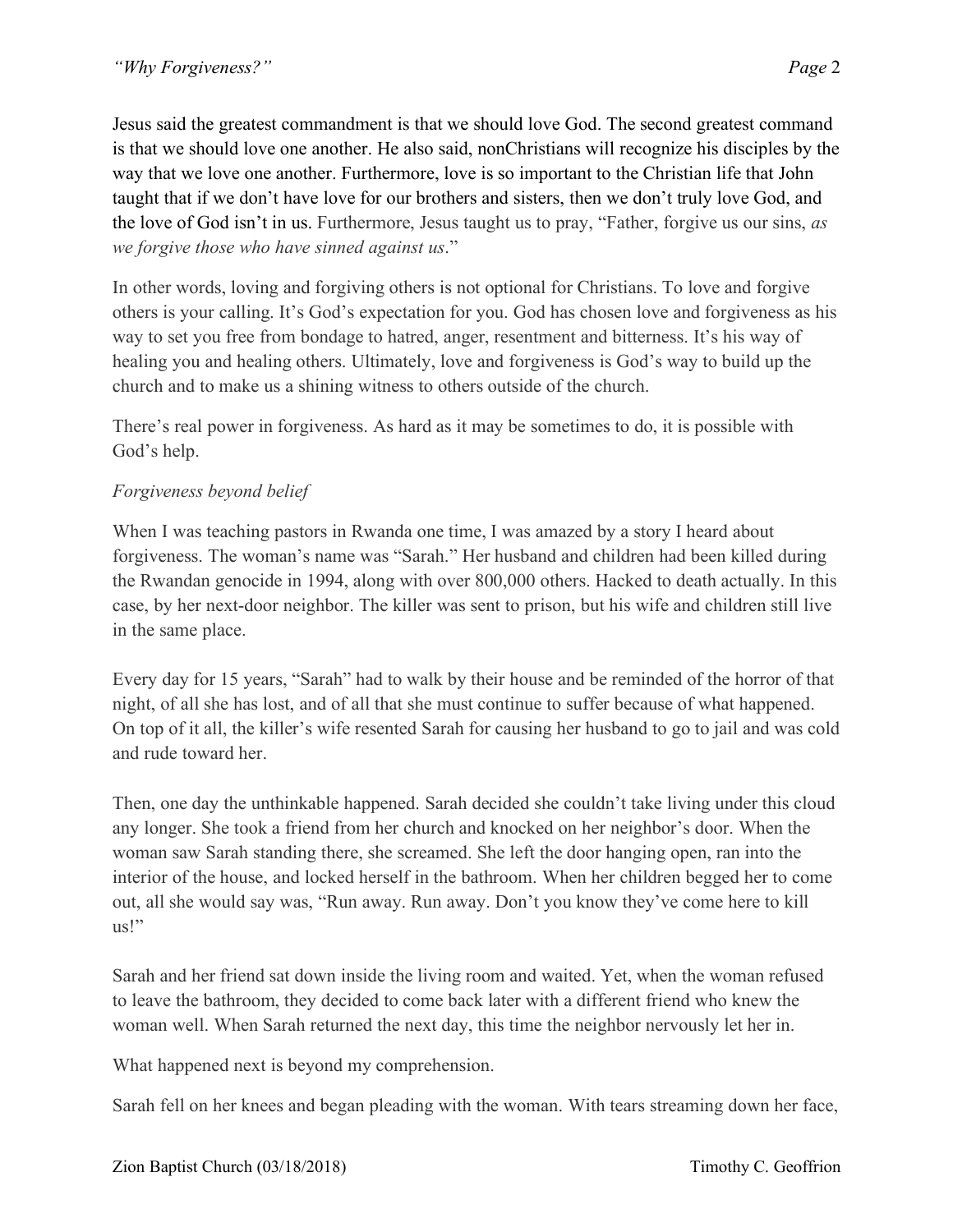she begged for forgiveness. Sarah was sorry that she had been so judgmental of her neighbor. Could she forgive Sarah? At this, the neighbor dissolved into tears. "No, no! I should have been the one to go to you to ask for forgiveness," she cried out. "I'm so sorry. I'm so sorry. Please forgive me!"

A miracle was happening. I can't imagine what it must have been like for Sarah to live next door to the family of the man who killed her husband and children for all those years, let alone comprehend living with the memory of their brutal murder. But going to ask the man's wife for forgiveness? What in the world was going on?

Yet, there she was. She did it. And in an instant, years of hatred, guilt, shame, fear and grief were transformed. I doubt all their pain is now gone forever, but real healing took place in a way that I had never experienced or heard of before.

# *10 helpful truths about forgiveness*

What about you? Is there someone in your life that you need to forgive? If so, I'm going to share with you some practical truths that might help you in moving forward in obedience to God's command. These five truths have helped me to understand better what forgiveness is and isn't. I offer them to you this morning to help you let go of the past and move on with your life and spiritual journey. Here they are.

- 1. Forgiving others doesn't mean denying the wrong. You're not saying that what happened to you wasn't awful, or that you will enable their abusive behavior by not calling them to account. Rather, forgiveness means that you no longer want to stay stuck in your anger. You want to stop being fueled by harsh, resentful, or vengeful feelings. Holding on to your anger isn't going to make things right; it's only going to make you sick.
- 2. Forgiveness means forgoing revenge. You'll stop hoping something bad will happen to "pay them back" or "to make them suffer" for what they did. Instead, you begin praying that God will work in their hearts and minds for good, remembering that "God's kindness leads to repentance" (Romans 2:4) and that Jesus said, "love your enemies, and do good to those who hate you" (Luke 6:27).
- 3. Forgiveness doesn't mean being foolish. You can forgive without necessarily putting yourself in a position to be hurt by them again. You need to know with whom you are dealing and what to expect from this person, so that you can set boundaries for your own well-being and that of others who may depend on you for safety. You may appropriately limit their power to hurt you by not looking for or expecting kindness, goodness, or fair treatment from those who cannot or don't want to love you in return.
- 4. Forgiving others will set you free from being a prisoner to the past, if you begin to discipline your thinking. For example, you will help yourself if you do the following.